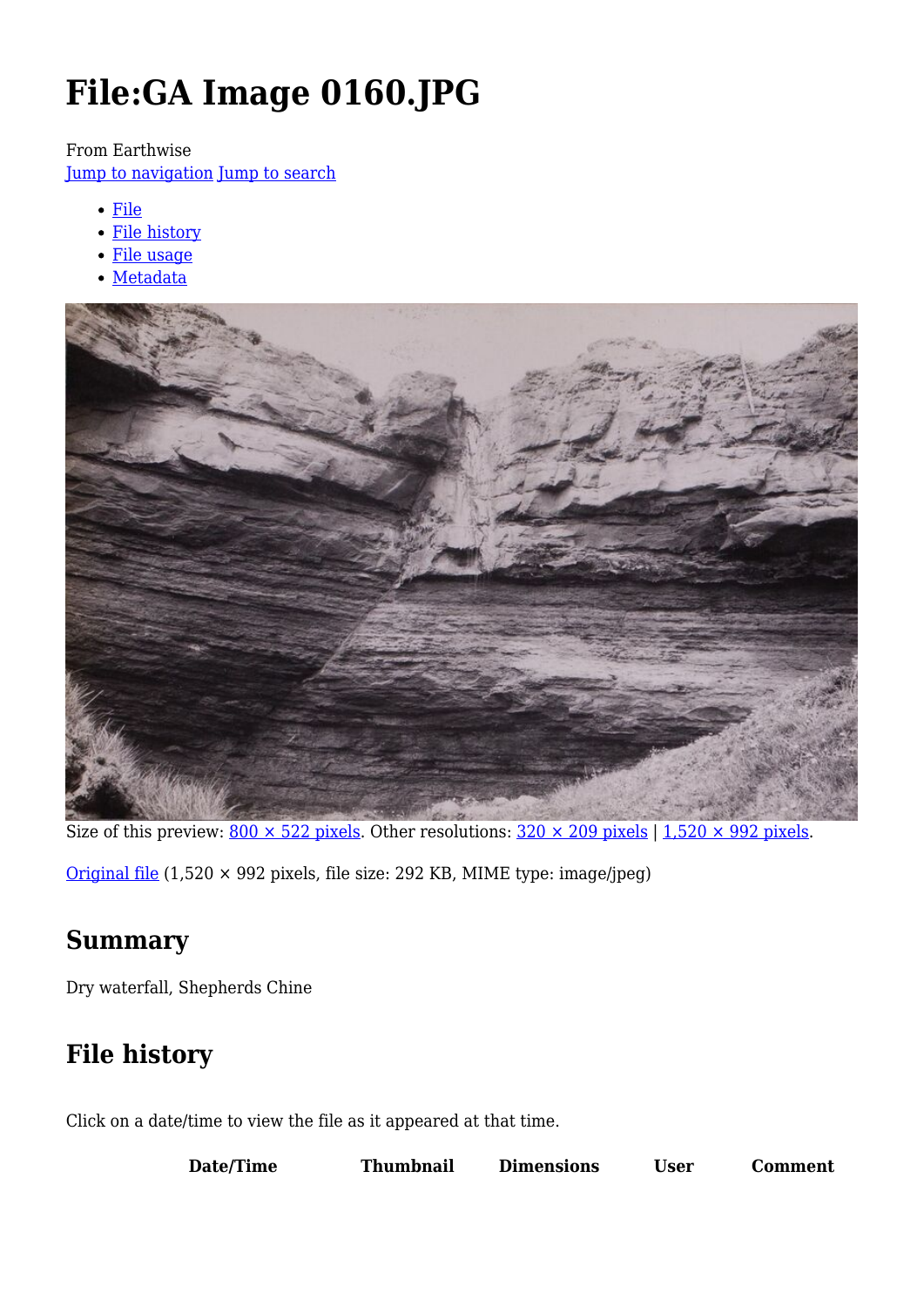current [11:58, 9 September 2020](http://earthwise.bgs.ac.uk/images/8/85/GA_Image_0160.JPG) 1,520 × 992



(292 KB)

[Zebrina](http://earthwise.bgs.ac.uk/index.php?title=User:Zebrina&action=edit&redlink=1) ([talk](http://earthwise.bgs.ac.uk/index.php?title=User_talk:Zebrina&action=edit&redlink=1) Dry waterfall, | [contribs\)](http://earthwise.bgs.ac.uk/index.php/Special:Contributions/Zebrina) Shepherds Chine

You cannot overwrite this file.

### **File usage**

The following page links to this file:

[Elsie Giles photographs: Series 25-34. 1926–1934 - index, GA 'Carreck Archive'](http://earthwise.bgs.ac.uk/index.php/Elsie_Giles_photographs:_Series_25-34._1926%E2%80%931934_-_index,_GA_%27Carreck_Archive%27)

### **Metadata**

This file contains additional information, probably added from the digital camera or scanner used to create or digitise it.

If the file has been modified from its original state, some details may not fully reflect the modified file.

**Author** Bob **Date and time of data generation** 11:14, 8 September 2020 **Date and time of digitising** 11:14, 8 September 2020 **DateTimeOriginal subseconds** 38 **DateTimeDigitised subseconds** 38 Retrieved from ['http://earthwise.bgs.ac.uk/index.php?title=File:GA\\_Image\\_0160.JPG&oldid=49712](http://earthwise.bgs.ac.uk/index.php?title=File:GA_Image_0160.JPG&oldid=49712)'

## **Navigation menu**

#### **Personal tools**

- Not logged in
- [Talk](http://earthwise.bgs.ac.uk/index.php/Special:MyTalk)
- [Contributions](http://earthwise.bgs.ac.uk/index.php/Special:MyContributions)
- [Log in](http://earthwise.bgs.ac.uk/index.php?title=Special:UserLogin&returnto=File%3AGA+Image+0160.JPG&returntoquery=action%3Dmpdf)
- [Request account](http://earthwise.bgs.ac.uk/index.php/Special:RequestAccount)

#### **Namespaces**

- [File](http://earthwise.bgs.ac.uk/index.php/File:GA_Image_0160.JPG)
- [Discussion](http://earthwise.bgs.ac.uk/index.php?title=File_talk:GA_Image_0160.JPG&action=edit&redlink=1)

 $\Box$ 

#### **Variants**